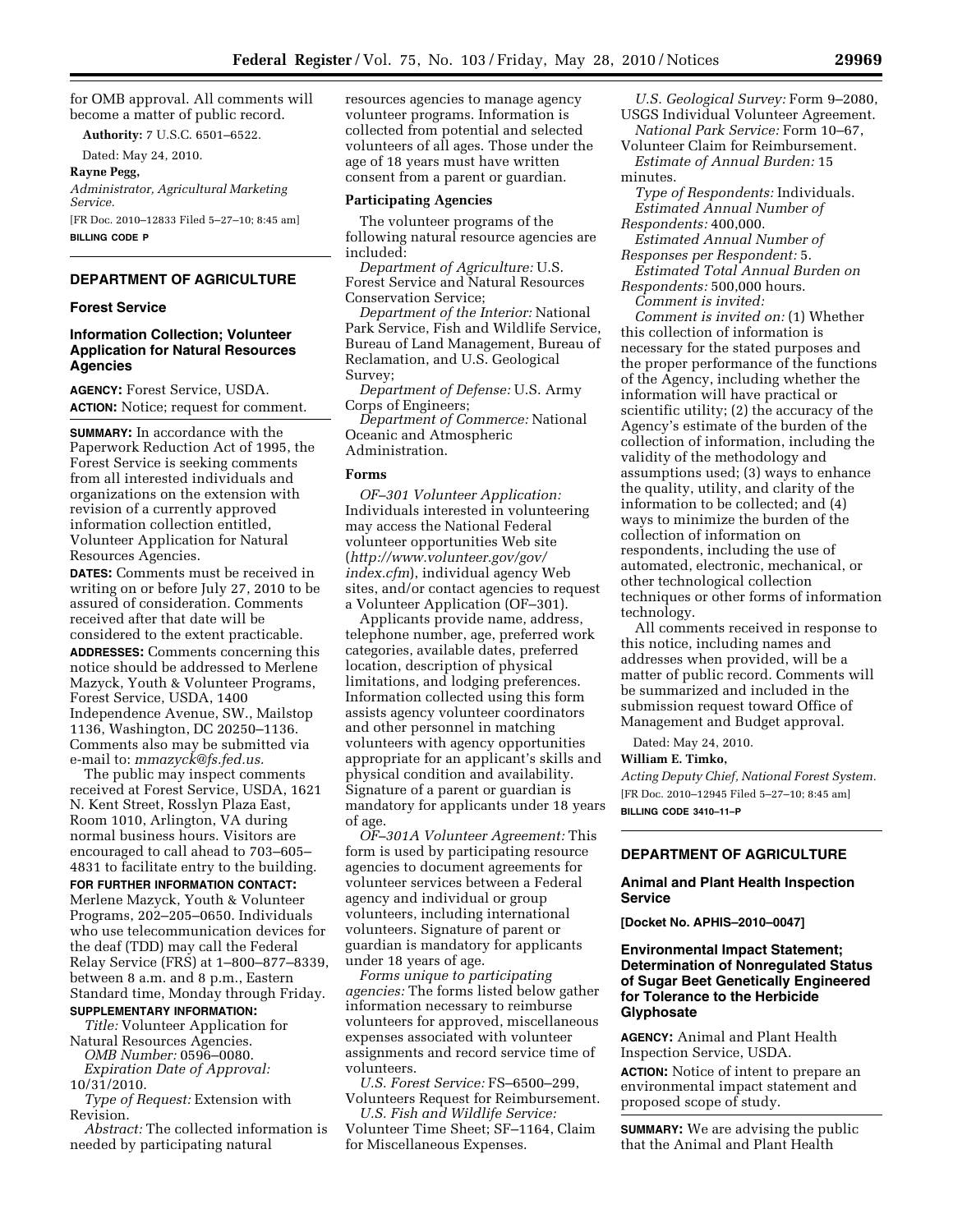Inspection Service plans to prepare an environmental impact statement in connection with a court-mandated evaluation of the potential impacts on the human environment associated with the Agency's determination of nonregulated status for a Monsanto/ KWS SAAT AG sugar beet line, designated as event H7–1. This notice identifies the environmental and interrelated economic issues raised by the Court and other potential issues that we may include in the environmental impact statement and requests public comment to further delineate the scope of the issues and reasonable alternatives.

**DATES:** We will consider all comments that we receive on or before June 28, 2010.

**ADDRESSES:** You may submit comments by either of the following methods:

• *Federal eRulemaking Portal:* Go to *[http://www.regulations.gov/fdmspublic/](http://www.regulations.gov/fdmspublic/component/main?main=DocketDetail&d=APHIS-2010-0047) [component/](http://www.regulations.gov/fdmspublic/component/main?main=DocketDetail&d=APHIS-2010-0047)* 

*[main?main=DocketDetail&d=APHIS–](http://www.regulations.gov/fdmspublic/component/main?main=DocketDetail&d=APHIS-2010-0047) [2010–0047](http://www.regulations.gov/fdmspublic/component/main?main=DocketDetail&d=APHIS-2010-0047)* to submit or view public comments and to view supporting and related materials available electronically.

• *Postal Mail/Commercial Delivery:*  Please send one copy of your comment to Docket No. APHIS–2010–0047, Regulatory Analysis and Development, PPD, APHIS, Station 3A–03.8, 4700 River Road Unit 118, Riverdale, MD 20737–1238. Please state that your comment refers to Docket No. APHIS– 2010–0047.

*Reading Room:* You may read any comments that we receive on this docket in our reading room. The reading room is located in room 1141 of the USDA South Building, 14th Street and Independence Avenue, SW., Washington, DC. Normal reading room hours are 8 a.m. to 4:30 p.m., Monday through Friday, except holidays. To be sure someone is there to help you, please call (202) 690–2817 before coming.

**FOR FURTHER INFORMATION CONTACT:** Dr. Andrea Huberty, Biotechnology Regulatory Services, APHIS, 4700 River Road Unit 147, Riverdale, MD 20737– 1236; (301) 734–0485.

**SUPPLEMENTARY INFORMATION:** The regulations in 7 CFR part 340, ''Introduction of Organisms and Products Altered or Produced Through Genetic Engineering Which Are Plant Pests or Which There Is Reason to Believe Are Plant Pests,'' regulate, among other things, the introduction (importation, interstate movement, or release into the environment) of organisms and products altered or

produced through genetic engineering that are plant pests or that there is reason to believe are plant pests. Such genetically engineered organisms and products are considered "regulated articles.'' The regulations in § 340.6(a) provide that any person may submit a petition to the Animal and Plant Health Inspection Service (APHIS) seeking a determination that an article should not be regulated under 7 CFR part 340. Paragraphs (b) and (c) of § 340.6 describe the form that a petition for a determination of nonregulated status must take and the information that must be included in the petition.

On October 19, 2004, APHIS published a notice in the **Federal Register** (69 FR 61466–61467, Docket No. 04–075–1) announcing receipt of a petition from Monsanto/KWS SAAT AG requesting a determination of nonregulated status under 7 CFR part 340 for sugar beet (*Beta vulgaris* ssp. *vulgaris*) designated as event H7–1, which has been genetically engineered for tolerance to the herbicide glyphosate. The petition stated that this article should not be regulated by APHIS because it does not present a plant pest risk. APHIS also announced in that notice the availability of a draft environmental assessment (EA) for the proposed determination of nonregulated status. Following review of public comments and completion of the EA, we published another notice in the **Federal Register** on March 17, 2005 (70 FR 13007–13008, Docket No. 04–075–2), advising the public of our determination, effective March 4, 2005, that the Monsanto/KWS SAAT AG sugar beet event H7–1 was no longer considered a regulated article under APHIS regulations in 7 CFR part 340.

On September 21, 2009, the U.S. District Court for the Northern District of California issued a ruling in a lawsuit filed by two organic seed groups and two nonprofit organizations challenging our decision to deregulate sugar beet event H7–1 (referred to in the lawsuit as Roundup Ready® sugar beet), pursuant to the National Environmental Policy Act (NEPA) of 1969, as amended (42 U.S.C. 4321 *et seq.*), the Administrative Procedure Act, and the Plant Protection Act. Under the provisions of NEPA, agencies must examine the potential environmental impacts of proposed Federal actions. The Court ruled that APHIS' EA failed to consider certain environmental and interrelated economic impacts. As a result, the Court stated that APHIS is required to prepare an environmental impact statement (EIS). Accordingly, APHIS plans to prepare an EIS. In doing so, APHIS will utilize as appropriate any

environmental analysis provided by the Environmental Protection Agency (EPA) and other data or analysis prepared by other agencies. APHIS has requested that EPA serve as a cooperating agency. This notice identifies potential issues and reasonable alternatives that we are considering addressing, and requests public comment on the inclusion of these or related issues and alternatives in the EIS.

*Management practices for organic sugar beet, conventional sugar beet, and glyphosate-tolerant sugar beet.* What are the management practices and associated costs of establishing, growing, harvesting, and marketing sugar beet, including selling prices and premiums for the various types of sugar beet? What crop rotation regimes are used with sugar beet?

*Production levels of organic and conventional sugar beet, Swiss chard, and table beet by region, State, and county.* What is the acreage of cultivated, volunteer, or feral sugar beet? What is the acreage of Swiss chard and table beet? Which regions of the country may be affected as a result of a determination of nonregulated status for glyphosate-tolerant sugar beet? What are the potential impacts on adjacent, nonagricultural lands such as natural areas, forested lands, or transportation routes that may result from the use of glyphosate-tolerant sugar beet?

*Potential impacts of glyphosatetolerant sugar beet cultivation on livestock production systems.* What are the potential impacts of glyphosatetolerant sugar beet cultivation on conventional and organic livestock production systems?

*Potential impacts on food and feed.*  Does glyphosate affect the socioeconomic value of food or feed or its nutritional quality? What are the impacts, if any, on food or feed socioeconomic value or its nutritional quality from the use of glyphosate?

*Differences in weediness traits of conventional sugar beet versus glyphosate-tolerant sugar beet.* What are the differences, if any, in weediness traits of conventional sugar beet versus glyphosate-tolerant sugar beet under managed crop production systems, as well as in unmanaged ecosystems?

*Occurrence of common and serious weeds found in organic sugar beet systems, in conventional sugar beet systems, and in glyphosate-tolerant sugar beet systems.* What are the impacts of weeds, herbicide-tolerant weeds, weed management practices, and unmet weed management needs for organic and conventional sugar beet cultivation? How may the weed impacts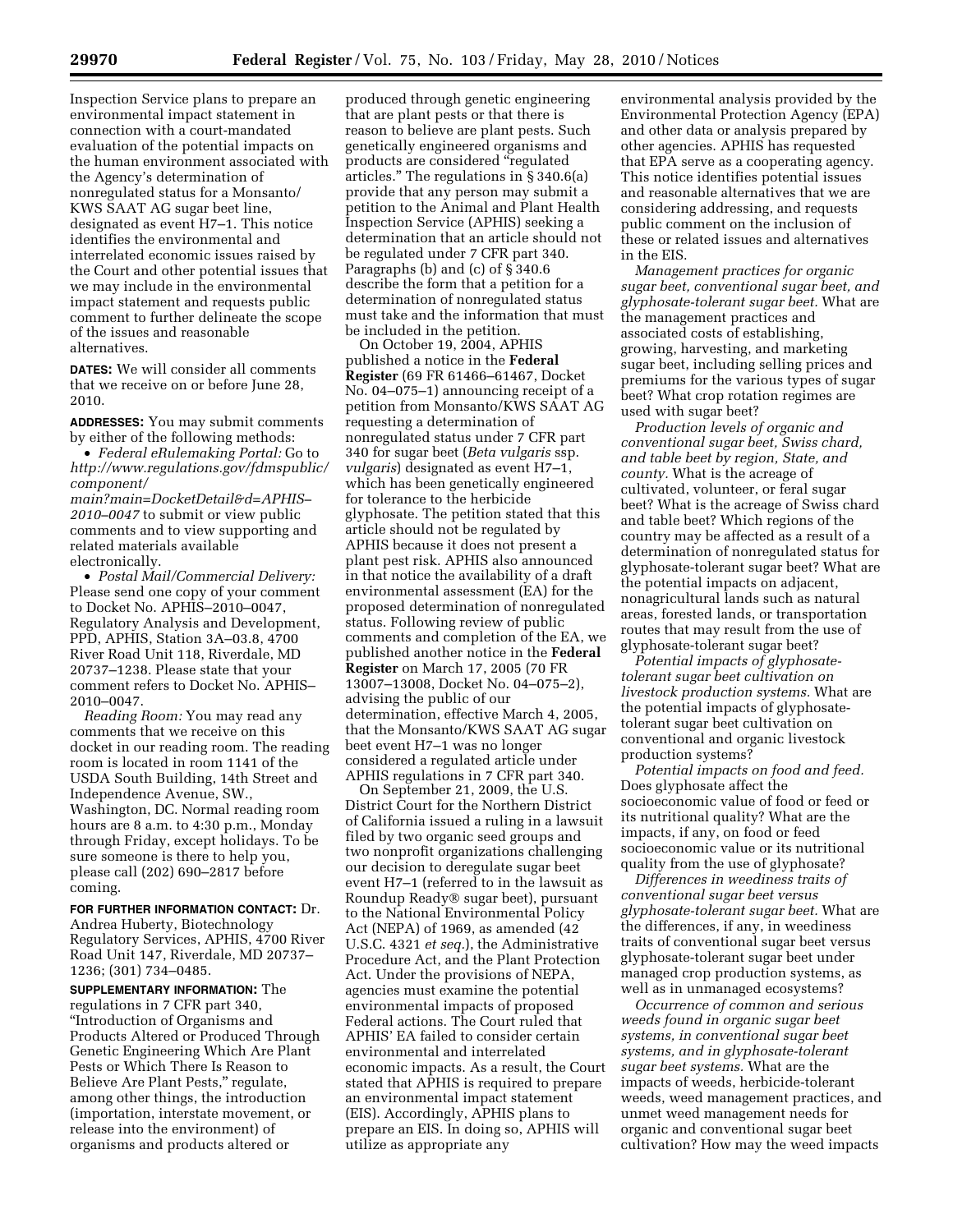change with the use of glyphosatetolerant sugar beet?

*Management practices for controlling weeds in organic sugar beet systems, in conventional sugar beet systems, and in glyphosate-tolerant sugar beet systems.*  What are the potential changes in crop rotation practices and weed management practices for control of volunteer sugar beet or herbicidetolerant weeds in rotational crops that may occur with the use of glyphosatetolerant sugar beet? What are the potential effects on sugar beet stand termination and renovation practices that may occur with the use of glyphosate-tolerant sugar beet?

*Cumulative impact on the development of glyphosate-resistant weeds.* What glyphosate-resistant weeds have been identified and what is their occurrence in crops and in non-crop ecosystems? How would the addition of glyphosate-tolerant sugar beet impact the occurrence of glyphosate-resistant weeds in sugar beet, in other crops, and in the environment? Which are the most likely weeds, if any, to gain glyphosate resistance and why would they gain such resistance with the use of glyphosate-tolerant sugar beet? What are the current and potentially effective strategies for management of glyphosatetolerant or other herbicide-tolerant weeds in glyphosate-tolerant sugar beet stands or in subsequent crops? What are the potential changes that may occur in glyphosate-tolerant sugar beet as to susceptibility or tolerance to other herbicides?

*Current or prospective herbicidetolerant weed mitigation options.* What are the potential impacts of current or prospective herbicide-tolerant weed mitigation options, including those addressed by the EPA-approved label for glyphosate herbicides?

*Potential for gene flow from glyphosate-tolerant sugar beet to other Beta species, including gene flow between seed fields, root crops, and feral plants.* To what extent will deregulation change hybridization between cultivated and feral sugar beet, sugar beet introgression or establishment outside of cultivated lands, and sugar beet persistence or weediness in situations where it is unwanted, unintended, or unexpected? What are the potential impacts associated with feral glyphosate-tolerant sugar beet plants? Will the removal of glyphosate-tolerant sugar beet, in situations where it is unwanted, unintended, or unexpected, result in adverse impacts? In such situations, how will glyphosate-tolerant sugar beet be controlled or managed differently

from other unwanted, unintended, or unexpected sugar beet?

*Economic and social impacts on organic and conventional sugar beet, Swiss chard, and table beet farmers.*  What are the economics of growing organic sugar beet, conventional sugar beet, or glyphosate-tolerant sugar beet as well as the economics of growing organic or conventional Swiss chard and table beet? What are the potential impacts of the presence of glyphosatetolerant sugar beet caused by pollen movement or seed admixtures? What are the potential impacts of commingling sugar beet seed with glyphosate-tolerant sugar beet seed? What are the potential changes in the economics of growing and marketing organic and conventional sugar beet that may occur with the growing of glyphosate-tolerant sugar beet? What are the potential changes in production levels of other crops that may occur with the growing of glyphosate-tolerant sugar beet? Will the cultivation of glyphosate-tolerant sugar beet result in more or fewer acres of other crops? What are the potential changes in growing practices, management practices, and crop rotational practices in the production of sugar beet seed for planting purposes that may occur with the use of glyphosate-tolerant sugar beet? What are the potential changes in the choice of seeds available for organic and conventional sugar beet farmers that may occur with the use of glyphosatetolerant sugar beet?

*Cumulative impact of potential increased glyphosate usage with the cultivation of glyphosate-tolerant crops.*  What are the past, present, and future impacts of glyphosate usage on soil quality, water quality, air quality, weed populations, crop rotations, soil microorganisms, diseases, insects, soil fertility, food or feed quality, crop acreages, and crop yields as a result of the introduction of glyphosate-tolerant crops? Does the level of glyphosate tolerance within glyphosate-tolerant sugar beet plants have an impact on the amount of glyphosate applied on the glyphosate-tolerant sugar beet crop on a routine basis?

*Impacts on threatened or endangered species.* What are the potential impacts of glyphosate-tolerant sugar beet cultivation on listed threatened or endangered species, or on species proposed for listing? What are the potential impacts of glyphosate use on listed threatened or endangered species or species proposed for listing, including glyphosate used on glyphosate-tolerant sugar beet? What impacts does the addition of glyphosate tolerance in sugar beet cultivation have

on threatened and endangered species as a result of displacing other herbicides?

*Potential health impacts.* What are the potential health impacts to farmers or others who would be exposed to glyphosate-tolerant sugar beet?

*Can any potential negative environmental impacts of the action be mitigated and what is the likelihood that such mitigation measures will be successfully implemented and effective?*  What is the likely effectiveness of the stewardship measures, outlined in the petition, which are designed to reduce inadvertent gene flow to negligible levels as well as to monitor and minimize the potential development of glyphosate-tolerant weeds? Are there reasonable alternative stewardship or monitoring measures that may avoid or minimize reasonably foreseeable environmental impacts of a deregulation decision?

*Impacts of the mitigation measures on coexistence with organic and conventional sugar beet production and on export markets.* What are the potential impacts of mitigation measures on coexistence with organic and conventional sugar beet production and on export markets? Are there reasonable alternative measures that may avoid or minimize reasonably foreseeable impacts on organic and conventional sugar beet production and on export markets that may be associated with a deregulation decision?

*Consideration of reasonable alternatives.* The EIS will consider a range of reasonable alternatives. These could include continued regulation of Roundup Ready® sugar beets, deregulating Roundup Ready® sugar beets, deregulating Roundup Ready® sugar beets in part with geographic restrictions, or deregulating Roundup Ready® sugar beets in part with required separation distances from sexually compatible crops. Comments that identify other reasonable alternatives that should be examined in the EIS would be especially helpful.

Sugar beet growth, crop management, and crop utilization may vary considerably by geographic region, and therefore, when providing comments on a topic or issue, please provide relevant information on the specific locality or region in question. Additionally, we invite the participation of any affected Federal, State, or local agencies or Tribes.

All comments on this notice will be carefully considered in developing the final scope of the EIS. Upon completion of the draft EIS, a notice announcing its availability and an invitation to